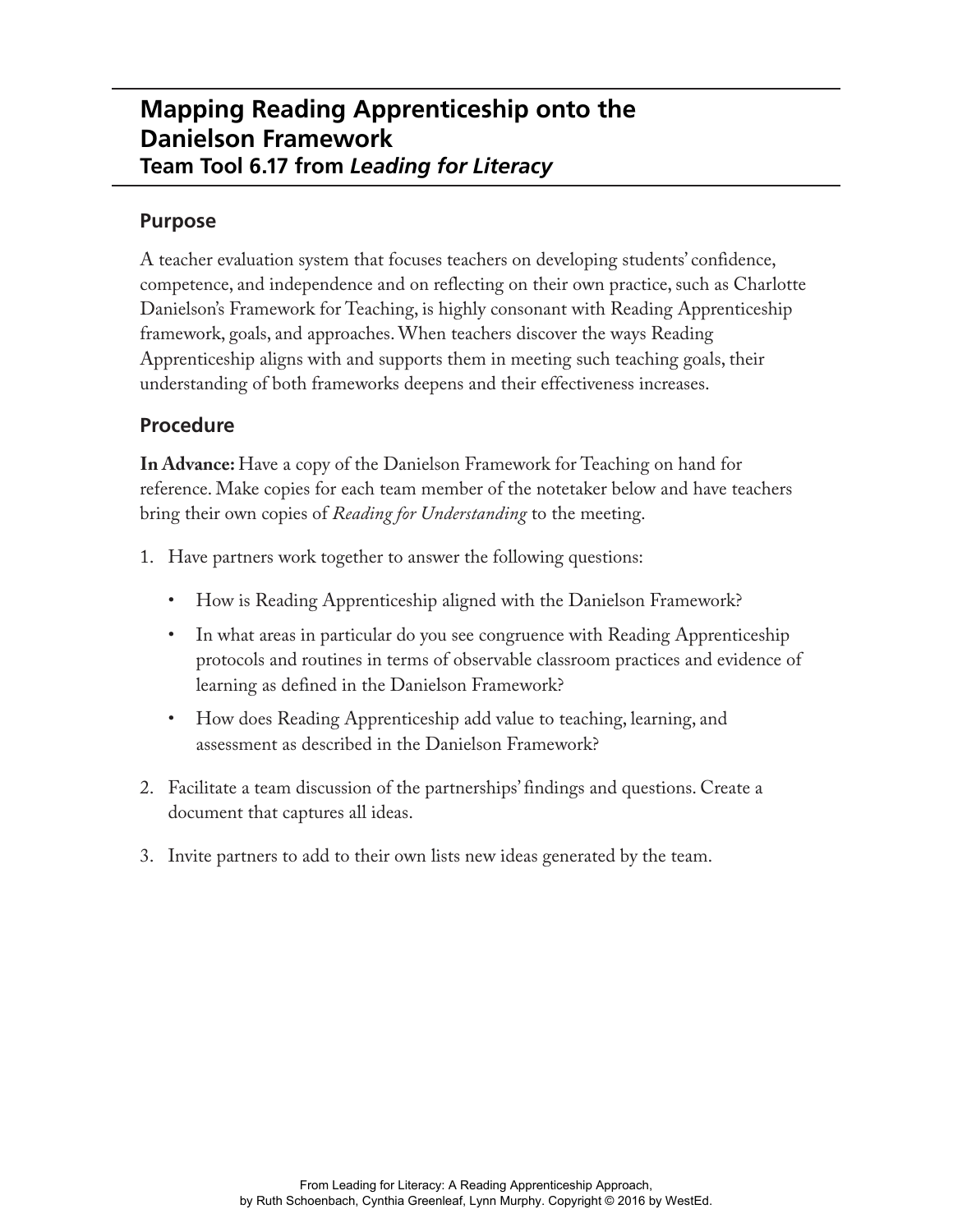# **Notetaker for Mapping Reading Apprenticeship onto the Danielson Framework for Teaching**

Consider ways Reading Apprenticeship approaches and routines support teacher professionalism as outlined in the Framework for Teaching.

| <b>Domain 1</b><br><b>Planning and Preparation</b>  |                                                    | <b>Ways Reading Apprenticeship Supports</b><br><b>Teachers In This Area Of Professionalism</b> |
|-----------------------------------------------------|----------------------------------------------------|------------------------------------------------------------------------------------------------|
| 1a                                                  | Demonstrating Knowledge<br>of Content and Pedagogy |                                                                                                |
| 1 <sub>b</sub>                                      | Demonstrating Knowledge<br>of Students             |                                                                                                |
| 1 <sub>c</sub>                                      | <b>Setting Instructional</b><br>Outcomes           |                                                                                                |
| 1 <sub>d</sub>                                      | Demonstrating Knowledge<br>of Resources            |                                                                                                |
| 1e                                                  | Designing Coherent<br>Instruction                  |                                                                                                |
| 1 <sup>f</sup>                                      | Designing Student<br>Assessments                   |                                                                                                |
| <b>Domain 2</b><br><b>The Classroom Environment</b> |                                                    | <b>Ways Reading Apprenticeship Supports</b><br><b>Teachers In This Area Of Professionalism</b> |
| 2a                                                  | Creating an Environment<br>of Respect and Rapport  |                                                                                                |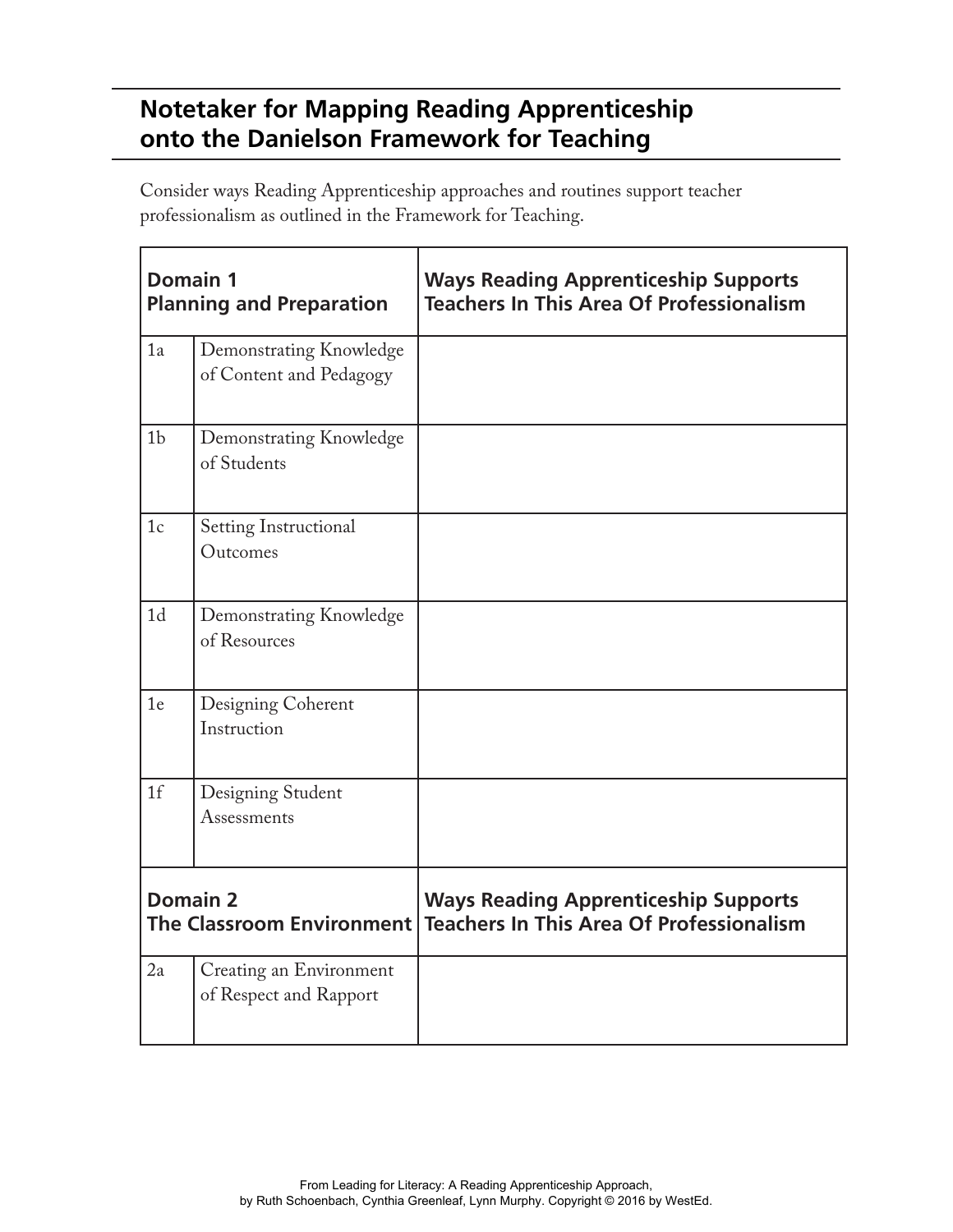### Notetaker for Mapping Reading Apprenticeship onto the Danielson Framework for Teaching

| 2 <sub>b</sub>                 | Establishing a Culture for<br>Learning          |                                                                                                |
|--------------------------------|-------------------------------------------------|------------------------------------------------------------------------------------------------|
| 2c                             | Managing Classroom<br>Procedures                |                                                                                                |
| 2d                             | Managing Student<br>Behavior                    |                                                                                                |
| 2e                             | <b>Organizing Physical Space</b>                |                                                                                                |
| Domain 3<br><b>Instruction</b> |                                                 | <b>Ways Reading Apprenticeship Supports</b><br><b>Teachers In This Area Of Professionalism</b> |
| 3a                             | Communicating with<br>Students                  |                                                                                                |
| 3 <sub>b</sub>                 | Using Questioning and<br>Discussion Techniques  |                                                                                                |
| 3c                             | Engaging Students in<br>Learning                |                                                                                                |
| 3d                             | Using Assessments in<br>Instruction             |                                                                                                |
| 3e                             | Demonstrating Flexibility<br>and Responsiveness |                                                                                                |